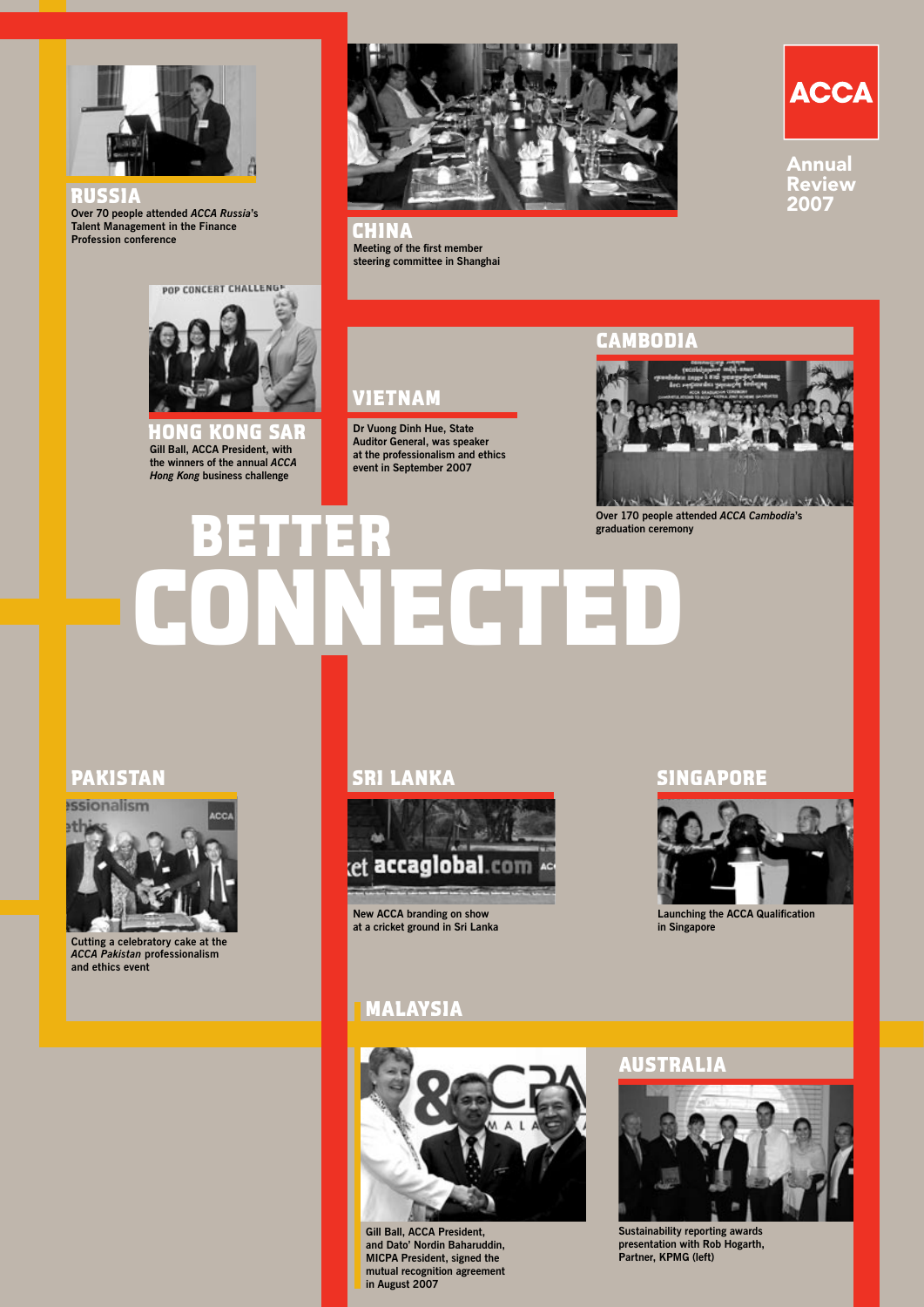

- Introduction from the ACCA President and Chief Executive
- New and extended partnerships
- Putting professionalism and ethics at the heart of accounting
- Thirty years of international accountancy
- Insights into the global employment of
- finance professionals ACCA as a relevant global body to
- its members Putting governance at the heart of
- member engagement
- Investing in global network and delivery
- Summary of performance in 2007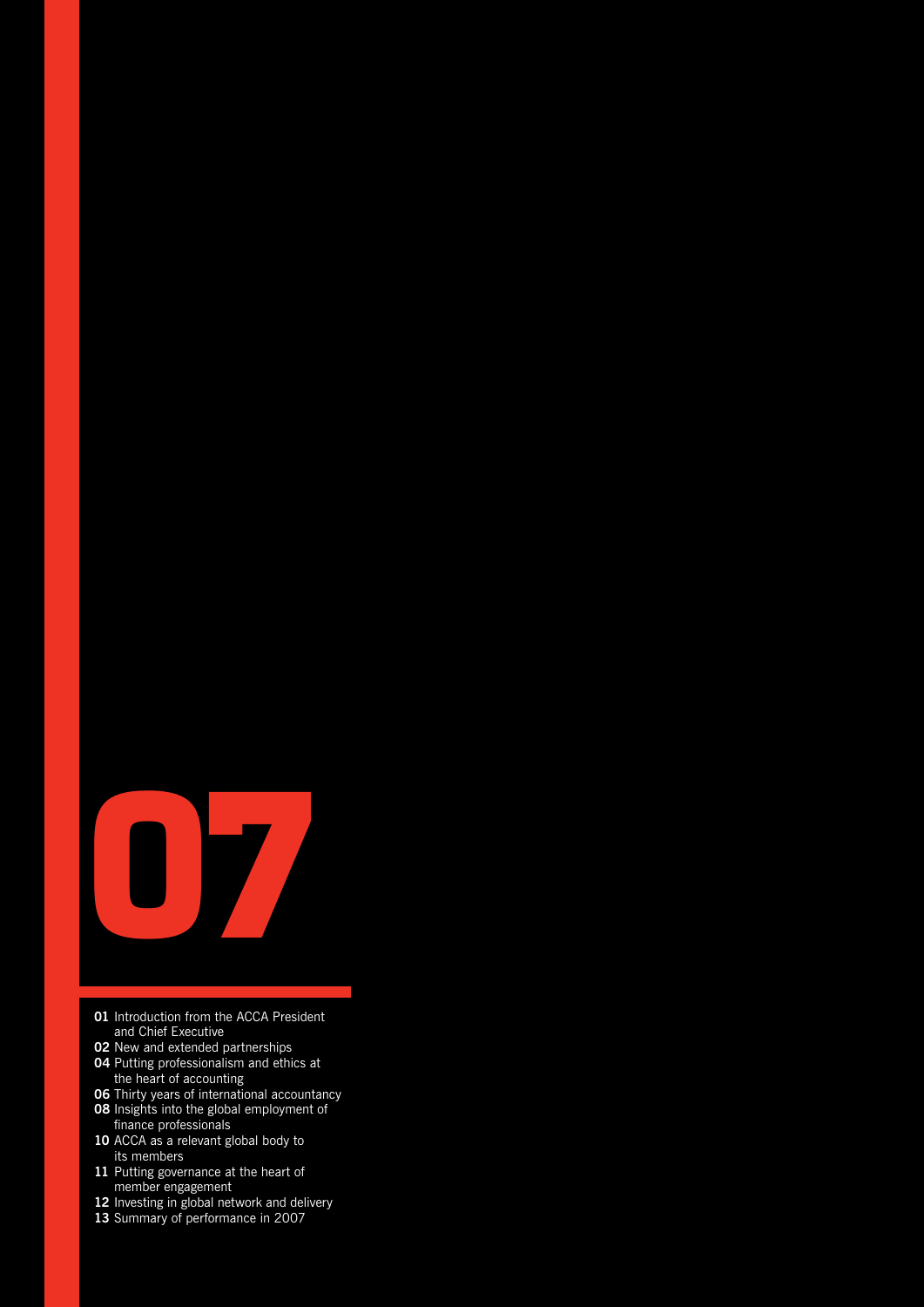

**Gill Ball** ACCA President



**Allen Blewitt** Chief Executive

### **Achievements in 2007**

In 2007, we enjoyed significant achievements which drive value both to ACCA members and to the wider accountancy profession. As a result, we are making good progress towards our 2010 goal to be the world's leading global professional accountancy body by reputation, influence and size.

### *Increased membership to meet global demand*

We continue to pursue a strategy of focused growth, to play our role in meeting the global demand for accountants trained to international standards. Our member growth in 2007, at 6.1% and with a total increase of 7,081, was our strongest to date.

### *Engaging with our members*

We have also targeted improvements in areas which members have identified as being of chief importance to them, such as contributing to the development of the profession, investing in resources to support professional development, and increasing our influence on public policy. We are delighted to note that members who responded to our global satisfaction survey rated ACCA's performance in these areas as having improved over the past year – and as a result, our overall member satisfaction score has gone up. And three-quarters of members who responded to our survey have recommended ACCA to a friend or colleague – a powerful endorsement.

# Introduction from the ACCA President and Chief Executive

The 2007 annual review highlights how ACCA supports the growth and development of international business – the way in which we provide employers around the world with international accountants with relevant skills and experience. This is demonstrated by the calibre of our membership which includes international leaders in accounting and business, and our consistent promotion of the benefits of international standards in accounting and finance.

### *Enhancing reputation and influence on the global stage*

An event of special significance in 2007 was the presentation by former US Vice President Al Gore at an exclusive ACCA event in Hong Kong, at which he set out ways in which accountants can contribute towards the sustainability agenda, one in which ACCA has played a substantial role since 1991. This formed part of a series of 38 events in 23 countries on professionalism and ethics, which heralded the launch of the new ACCA Qualification, examined for the first time in December 2007.

We also championed financial reporting for small and medium-sized businesses and their advisers, inputting widely into public policy on financial reporting requirements and conducting roundtables with leaders of small businesses in nine markets.

To support these developments, considerable investment has been made in IT and operational infrastructure in 2007, alongside measures to make sure ACCA is efficient and effective, and able to meet demand from all stakeholders.

### **Global accountancy partnerships**

Council is especially proud of ACCA's global accountancy partnerships, which aim to add value to accountants in their careers. During 2007, we renewed a number of key Joint Examination Schemes with professional accountancy bodies in Belize, Cyprus, Malta and Singapore. We have also strengthened

our partnerships in many countries and worked with other organisations to deliver new, value-added services to members.

We continue to work closely with partners to deliver our core qualifications. We are delighted to note that, through the unique partnership with Oxford Brookes University, the 5,000th ACCA student graduated with a BSc (Hons) in Applied Accounting in 2007, and, working with Cambridge University English for Speakers of Other Languages, the first examinations were held for the new International Certificate in Financial English.

### **Future strategy**

Work has already commenced on a strategy beyond 2010, based on modelling developments in accounting which are likely to have an impact in future years. To succeed, we believe ACCA will need to continue to focus on providing opportunity to talented people around the world, maintain high global standards, and ensure that everything we do is relevant to our members in the countries where they live and work. These principles will guide us as we continue to develop and innovate to ensure that accounting supports the needs of business and sustainable economic development in all countries and sectors where professional accountancy is practised.

**Gill Ball**, ACCA President **Allen Blewitt**, Chief Executive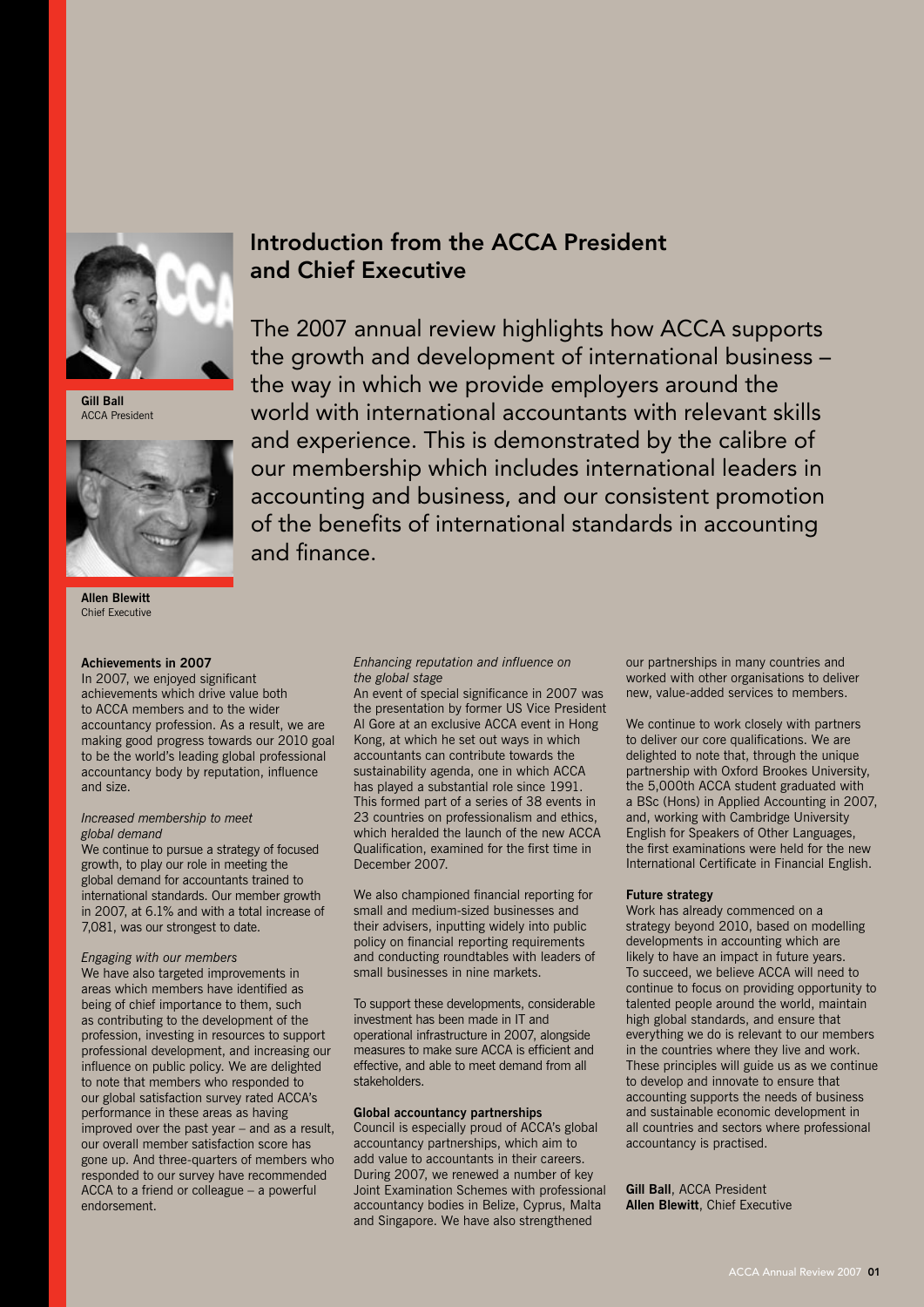# New and extended partnerships in 2007

WORKING IN PARTNERSHIP WITH ACCOUNTANCY BODIES, ACCA IS ABLE TO EXTÉND ITS REAC **D REPUTATION W MEMBERS AND W** ACCOUNTANTS AROUND THE WORLD.

Working in partnership with accountancy bodies, ACCA is able to extend its reach and reputation with its members and with accountants around the world. It seeks to develop partnerships which enhance the accountancy profession and bring value to its partners as well as to ACCA.

In 2007, a number of Joint Examination Schemes with accountancy bodies were extended: the Institute of Chartered Accountants of Belize (ICABelize), the Institute of Certified Public Accountants of Cyprus (ICPAC), the Malta Institute of Accountants (MIA), and the Institute of Certified Public Accountants of Singapore (ICPAS).

In a significant development, a mutual recognition agreement (MRA) was signed with the Malaysian Institute of Certified Public Accountants (MICPA). This is in addition to MRAs in Canada (CGA-Canada), Hong Kong (HKICPA) and Singapore (ICPAS). The MRAs have been highly successful, allowing members of all bodies involved to obtain additional status to enhance their employability.

ACCA is also expanding the ways in which it is working with its partners, including professional development, regulation, technical and capacity building, and it is working closely with the profession around the world.

Delegations were welcomed from the Chinese Institute of Certified Public Accountants (CICPA) as it continues to develop capacity to meet China's increasing need for international accountants. In particular, ACCA facilitated a visit for senior CICPA staff to South Africa and the Sudan to develop professional links in a region where China is expanding trade and co-operation. Further 'train the trainer' sessions were organised jointly with CICPA for outstanding teachers of CPA programmes. And the Secretary General of CICPA made a presentation to the ACCA Council in May 2007.

In Africa, agreements were signed with the Botswana Institute of Accountants (BIA) and the Institute of Certified Public Accountants of Kenya (ICPAK) in which ACCA will provide practice monitoring services relating to audit regulation. The Zambian Institute of Chartered Accountants (ZICA) broadened an existing partnership to encompass professional development.



**Senior staff from the Chinese Institute of Certified Public Accountants visited Africa – here photographed with ACCA staff in South Africa**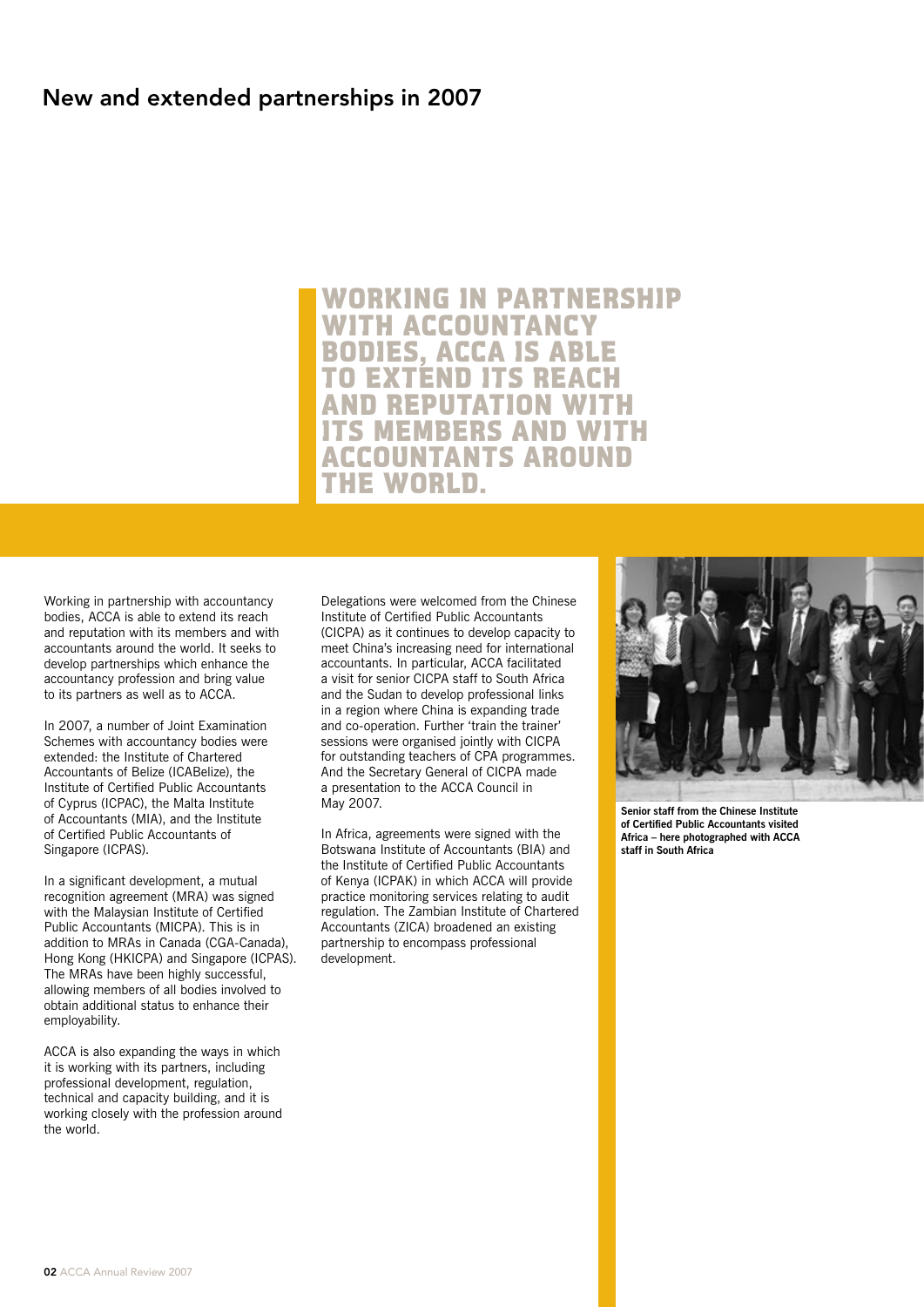

**Gill Ball, ACCA President and Dato' Nordin Baharuddin, MICPA President, signed the historic mutual recognition agreement in August 2007, witnessed by Sahar Othman, Deputy Accountant General, representing the Accountant General of Malaysia (centre)**

Agreements were renewed with the Association of Accountants in Poland, the Chamber of Auditors of Ukraine and signed for the first time with the Chamber of Auditors of Azerbaijan.

ACCA also obtained new agreements with a number of ministries. In Bahrain, an agreement with the government is leading to 650 people being given the opportunity to train towards ACCA qualifications. The Ministry of Finance in Bangladesh is training some of its employees through ACCA as part of its financial management reform programme. A new relationship was developed with Cambodia's Ministry of Education, Youth and Sports. In Ireland, the ACCA Qualification was benchmarked to a Masters degree on the Irish educational framework.

A memorandum of understanding was secured with the Ministry of Education in Malaysia as part of the Government's efforts to raise standards of accounting education at school level. ACCA was also invited to participate in a newly-formed committee on vocational training in Oman, chaired by the Ministry of Manpower.



**ACCA Chief Executive Allen Blewitt and His Excellency Dr Nezar Al Baharna, chairman of the Labour Fund at the Bahrain Labour Fund event**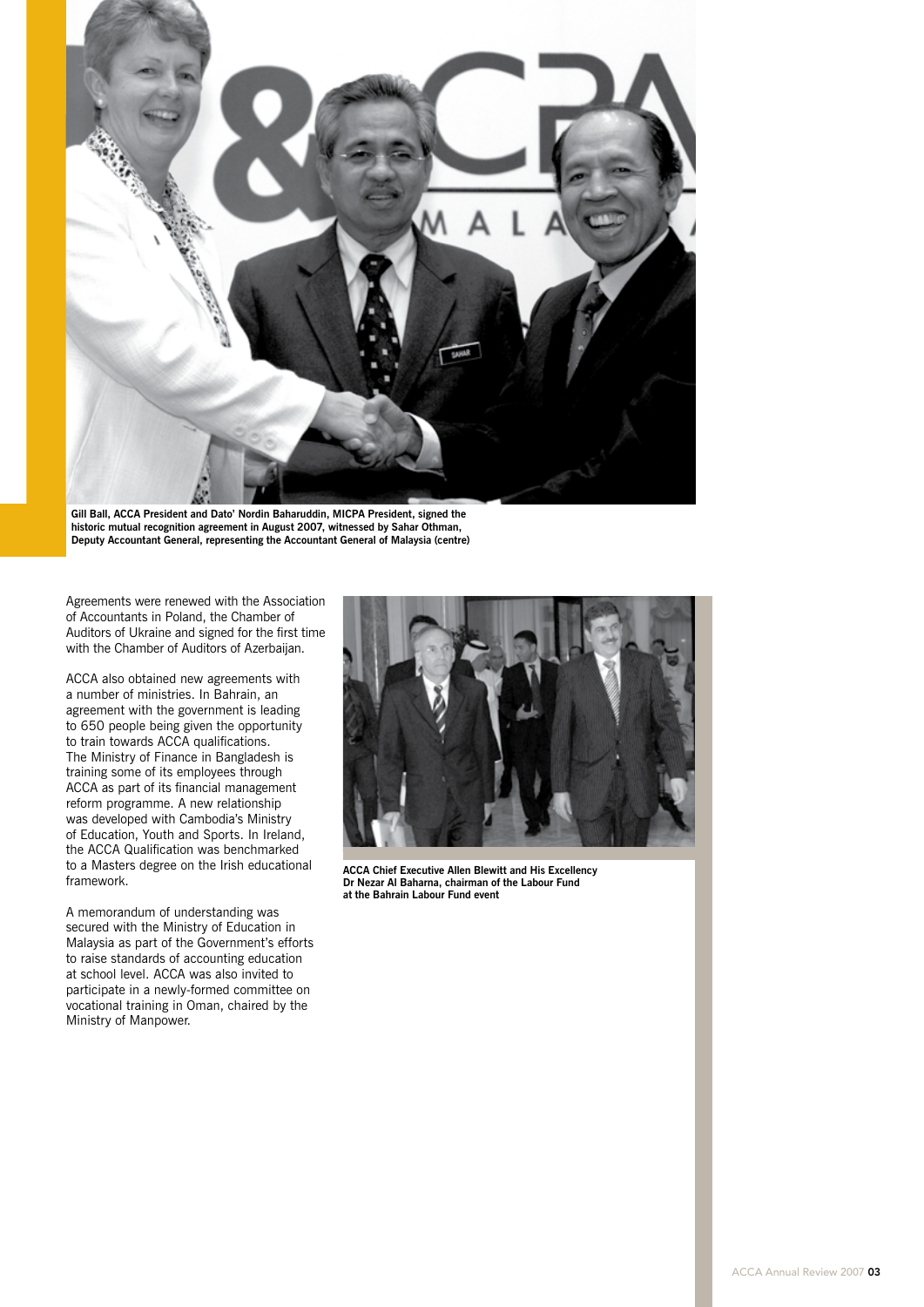# Putting professionalism and ethics at the heart of accounting



To mark the launch of the new ACCA Qualification, ACCA held a series of events on professionalism and ethics around the world during 2007. The ACCA Qualification has a strong focus on professional values, ethics, and governance – essential skills as the profession moves towards strengthened codes of conduct, regulation, and legislation. It also puts more emphasis on relevant practical experience by requiring all trainees to complete an annual return summarising work experience gained during the year.

Events were held in 23 countries, attended by over 5,200 delegates, and with an exceptional range of speakers. In Uganda, the East Africa convention attracted 650 members. In the UK, speakers from the Royal Bank of Scotland, Accenture, GE and Vodafone spoke on ethics and leadership to a high-profile audience of employers. ACCA was also a significant sponsor of conferences in St Kitts and Nevis, and Trinidad and Tobago, at which presentations were made on professionalism. And in Ghana, the seminar coincided with a celebration of ACCA's 10th anniversary in the country.

'I AM SO PLEASED TO SEE THAT THE NEW ACCA QUALIFICATION HAS A THREE-PRONGED APPROACH TO ETHICS. THIS WILL SERVE AS AN OPPORTUNITY POSITION ACCA AS A LEADING ORGANISATION IN THE ETHICS **PROFESSIONALISM DEBATE** CH IS SO VITAL TO FUTURE REPUTATION OF THE ACCOUNTANCY PROFESSION.'

 *Alderman Sir John Stuttard Lord Mayor, City of London (2006–2007)*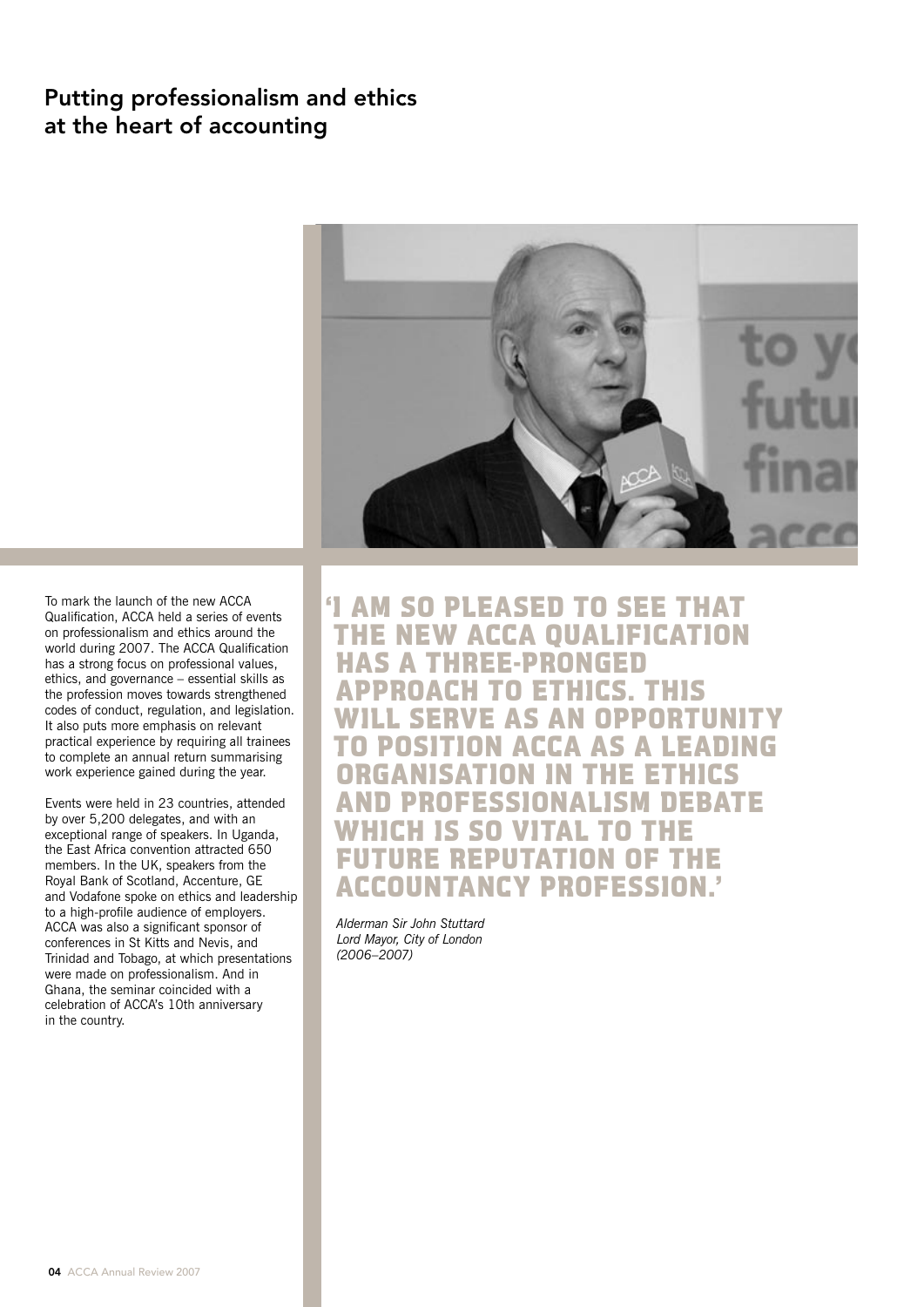

**Former US Vice President Al Gore addressed an audience of business leaders in Hong Kong on issues of sustainability**

### **Responsibility through sustainability**

In support of the theme of professionalism, and also underlining ACCA's long-term support for sustainability, ACCA engaged former US Vice President Al Gore to present to around 400 delegates at an event for business leaders in Hong Kong, with corporate sponsors including JP Morgan, American Express, AIG, Bank of China, PricewaterhouseCoopers, KPMG, ING, British Consulate, Baker and McKenzie and Marsh Hong Kong. In his powerful speech, Gore advised accountants to take a fresh look at the way they assess corporate environmental impacts, especially carbon emissions. He also set out his vision for a world in which politicians, regulators, companies and professional associations work together for a common goal.

To coincide with the event, ACCA published *Improving Climate Change Reporting*, in collaboration with the FTSE Group and EIRIS (Ethical Investment Research Services).

Sustainability issues dominated the headlines in 2007 around the world. ACCA has been a leader in accounting issues relating to sustainability for many years, and it made significant contributions in the past year, in addition to the usual programme of sustainability reporting awards, now entering their 17th year. ACCA has been accepted as a member of the UK Advisory Committee of the Climate Disclosure Standards Board and also the steering group of the Prince of Wales' Accounting for Sustainability Project. In Malaysia, ACCA provided the secretariat for the newly-formed Institute of Corporate Responsibility. The *GRI Sustainability Reporting Guidelines* were published in Chinese with support from ACCA. A consultative workshop was held in Lusaka, Zambia. Sustainability awards were introduced in Poland, in collaboration with PricewaterhouseCoopers, CRS Consulting and the Forum of Responsible Business. And *ACCA Singapore* collaborated with the Singapore Environment Council (SEC) to launch the Singapore Green Summit, at which awards were made to organisations with prominent environmental and CSR records.



**Over 5,200 people attended 38 events on professionalism and ethics in 23 countries**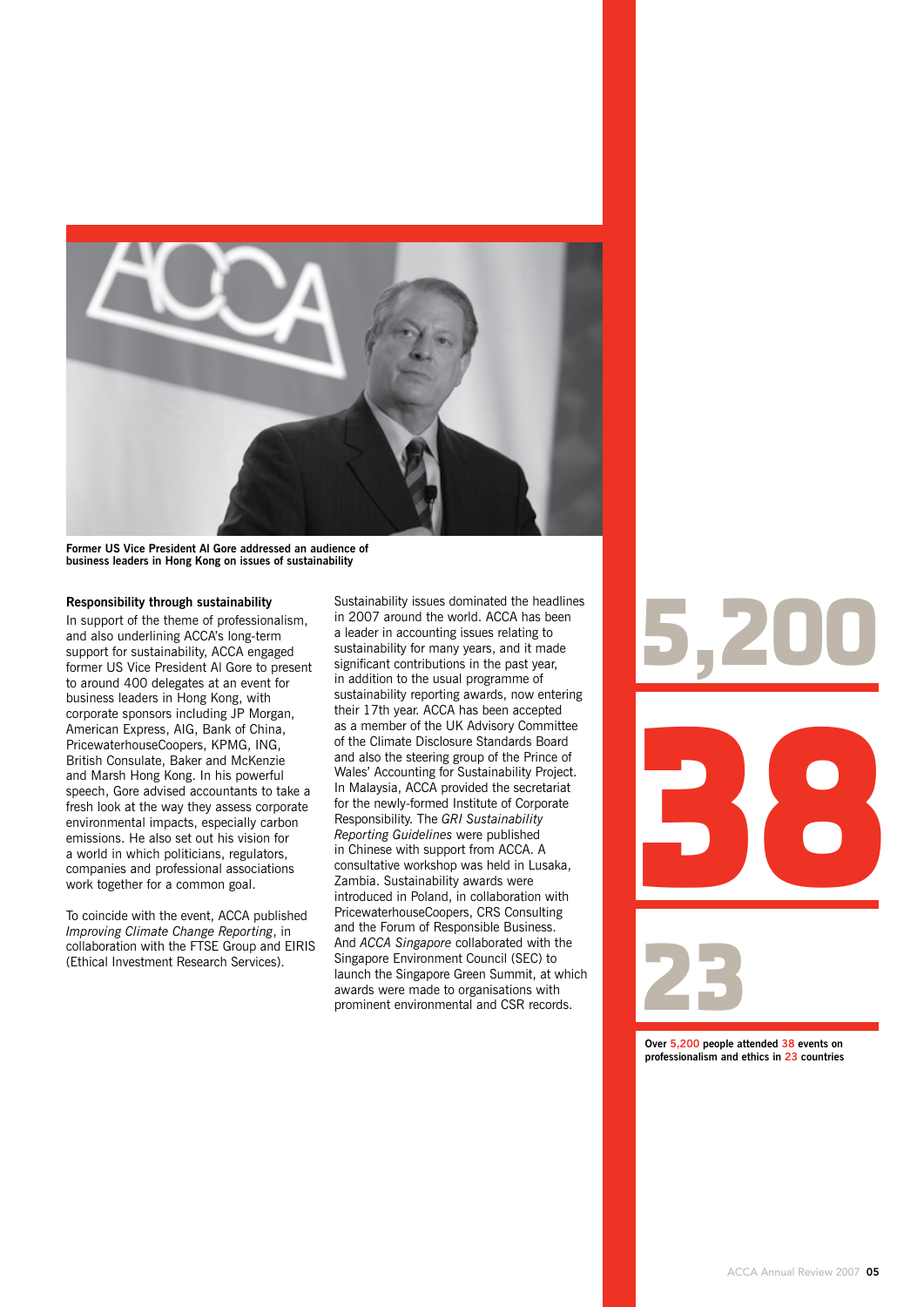# Thirty years of international accountancy



**International Assembly key speakers Eddie Donaldson, head of human resources, KPMG (left) and Stephen Clark, deputy chief executive, VTB Bank Europe (right)**



**International Assembly key speaker, Russell Guthrie, director, quality assurance and member body relations, IFAC**

'ACCA has been an integral part of IFAC's history and it has been, and remains, a leader in assisting aspiring and new accountants in developing the competences necessary to serve the increasing demands of the global marketplace.'

Fermín del Valle, IFAC President

Members have said in surveys that they believe ACCA's top priority should be to contribute to the development of the global accountancy profession.

At the end of 2007, ACCA staged a celebration of the 30th anniversary of the International Federation of Accountants (IFAC), the global organisation for the accountancy profession, which represents over 2.5 million accountants in 120 countries. ACCA has been a full member of IFAC since its inception in 1977 and has representatives on six IFAC boards and committees. Of particular note in 2007 was Japheth Katto FCCA becoming elected to the IFAC board, following a joint nomination from ACCA and the Institute of Certified Public Accountants of Uganda (ICPAU), having previously served on the Compliance Advisory Panel. As a result, ACCA is now widely represented on the board and committees of IFAC and is well placed to continue contributing widely to the development of standards and policies.

The highlight of the IFAC celebrations was World Accountancy Week, held in December 2007, during which many ACCA offices around the world held special events. This included celebrations in China organised with CICPA and China Financial & Economic News; the Czech Republic in conjunction with the Chamber of Auditors of the Czech Republic, Union of Accountants Chamber of Certified Accountants and supported by the Institute of the Union of Accountants; Ethiopia in partnership with the Ethiopian Professional Accountants and Auditors Association; Malaysia; Singapore in partnership with ICPAS; and the UK (through the Consultative Committee of Accountancy Bodies (CCAB)).

The annual International Assembly meeting in London considered developments and challenges in global accountancy, with presentations from senior representatives of Deloitte, KPMG and VTB Bank Europe. The formal International Assembly dinner was attended by the IFAC president, Fermín del Valle.

More information is available at **www.accaglobal.com/ifac30** including profiles of ACCA members and employees and their perspectives on global accountancy and the work of IFAC.

ACCA also celebrated three achievements during World Accountancy Week. Five members were presented with ACCA Achievement Awards for their contributions to the profession. The first examinations of the new ACCA Qualification were held in December, with a record 160,000 candidates. And the professional magazine, *accounting & business*, celebrated its 100th issue and the 10th anniversary of its first publication. In the wider profession, the European Federation of Accountants (FEE) celebrated its 75th anniversary with a dinner in Germany, attended by ACCA.

### **Supporting the global profession**

ACCA contributes to developing skills and capacity in the profession by providing expertise to governments and professional bodies through consulting projects in Jamaica, Poland, Russia, and Trinidad and Tobago, relating to capacity building and training programmes in International Accounting Standards. A contribution was also made to the World Bank's Reports on the Observance of Standards and Codes (ROSC) initiative in Ethiopia.

In addition to new contracts in regulation, work continues to support the global profession as it moves towards adoption of IFRS and strengthened professional oversight. Developments were made through the Institute of Chartered Accountants of the Caribbean towards monitoring arrangements in the region. In Macau SAR, ACCA was invited by the Committee for the Registry of Auditors and Accountants (CRAC) of the Finance Services Bureau to organise seminars on IFRS. In Zambia, ACCA shared its perspectives on principles for good regulation at a meeting of members of the Zambian Institute of Chartered Accountants (ZICA).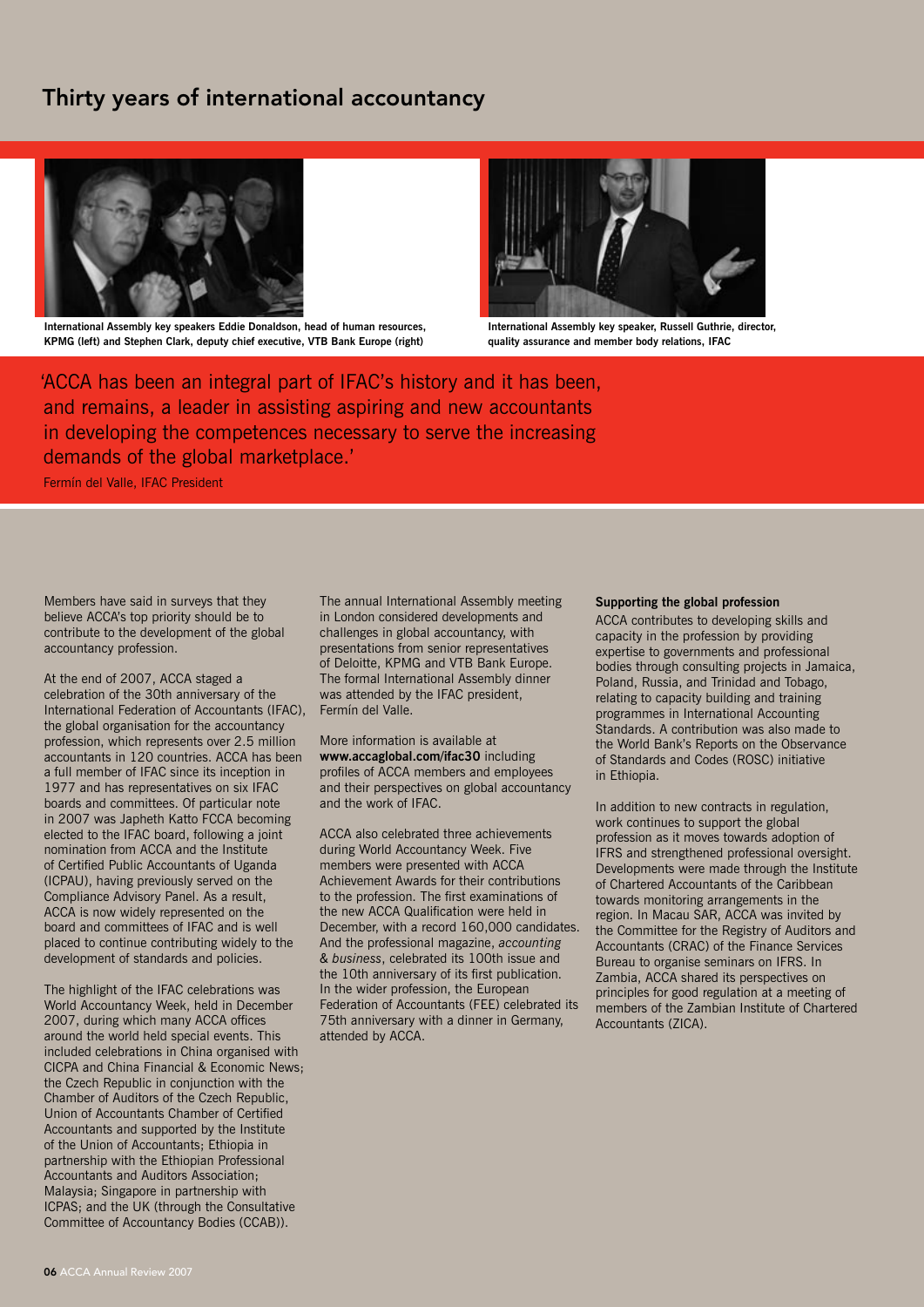

**International Assembly key speaker Nkondola Uka, managing partner, Deloitte – Malawi with ACCA President Gill Ball**



**ACCA Achievement Award winners shown with Fermín del Valle, the IFAC President**



**ACCA joins with other European accountancy bodies to celebrate the 75th anniversary of FEE**



### **Using local expertise to promote the public interest of the profession**

ACCA is also being increasingly proactive in national legislation and debates relating to accountancy and the employment of professionals. In 2007, ACCA attended three consultative meetings between CEOs of the Australian national professional accountancy bodies and senior tax officials chaired by the Commissioner of Taxation. Contributions were made to the Canadian federal Competition Bureau's review of the competitiveness of the self-regulated professions, in which accountancy figured prominently. The Bureau's report, issued in December 2007, recommended that regulators should consider expanding accessibility to several services, including independent audits. And in Ethiopia, ACCA worked with the Federal Inland Revenue on public awareness programmes on local tax policies.

In Hong Kong SAR, a response was made to a consultation on broadening the territory's tax base, employing evidence from a survey of members. A submission on the Companies Ordinance Rewrite on the Accounting and Auditing Provisions was made to the Financial Services Branch of the Financial Services and the Treasury Bureau. In Ireland, ACCA was instrumental in developing technical guidance on credit union reporting, while in Italy, it collaborated with the local profession to stage seminars on trusts attracting over 600 delegates, in support of new legislation introduced in 2006. *ACCA Kenya* participated in the development of a financial reporting template for local authorities by invitation from the Ministry of Local Government.

In Malaysia, a response was made to a draft document on a proposed regulatory framework by the Malaysian Institute of Accountants (MIA).

*ACCA Pakistan* published a discussion paper *Sarbanes–Oxley: The Way Forward* in August 2007, which outlined recommendations for improvement in the local Code of Corporate Governance. In the Czech Republic, prominent member Petr Kriz participated heavily in new national audit legislation. *ACCA Sri Lanka* was invited to the Institute of Chartered Accountants of Sri Lanka (ICASL) Round Table Discussions to comment on the introduction of new standards.

In the UK, ACCA made significant contributions to the public debate on accountability in the healthcare sector. This included consultations on the introduction of IAS to the NHS, and a response on a consultation by the European Commission (EC) on cross-border healthcare. A questionnaire was also sent to CEOs, FDs and chairs of NHS organisations in England, working with the NHS. In wider developments, a contribution was made to a report titled *Windfalls or Shortfalls? The True Cost of Demutualisation* for an All-Party Parliamentary Group. Following ACCA's authorship of the report, legislation was passed by Parliament in 2007 taking in some of the recommendations of the report to strengthen the UK's financial mutual sector. UK ministers and MPs also attended the launch of a new education manifesto during fringe events at party conferences. ACCA has also signed an agreement with the Charity Commission, relating to financial reporting of UK registered charities.

ACCA is also being increasingly proactive in national legislation and debates relating to accountancy and the employment of professionals.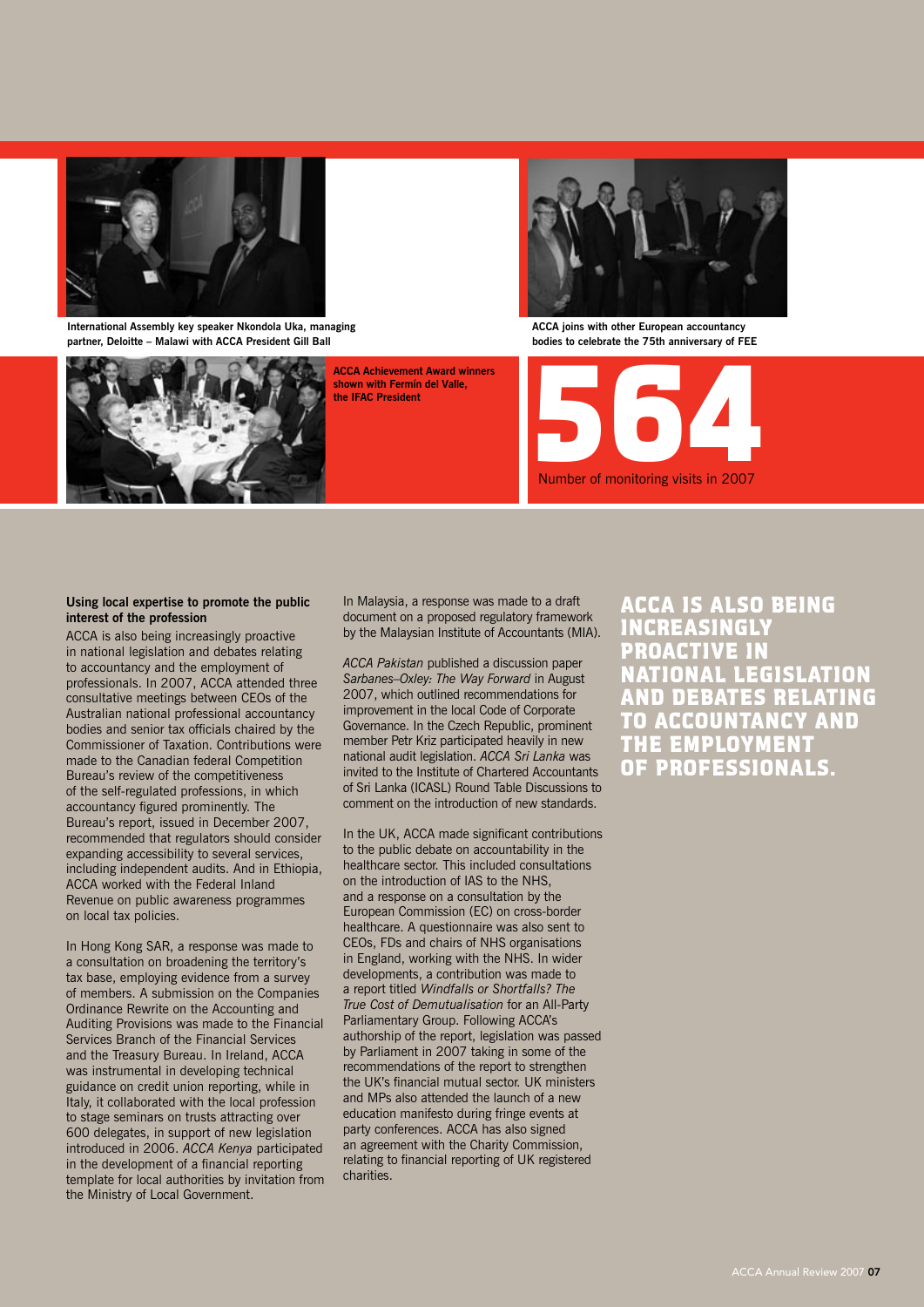# Insights into the global employment of finance professionals

MEMBERS WANT TO BE ASSURED THAT THEIR QUALIFICATION IS RELEVANT T BUSINESS AND TO THEIR OWN SUCCESS. 75% OF MEMBERS SAY THAT CA WAS AN IMPORTANT FACTOR IN OBTAINING THEIR MOST RECENT JOB.

### **Supporting the needs of small business and their advisers**

ACCA campaigned extensively in 2007 in support of SMEs. The relevance of IFRS to SMEs continues to be debated around the world by stakeholders. ACCA has made a substantial contribution to this debate through roundtable forums hosted in a number of countries, to identify factors relating to appropriate standards for smaller entities. The countries represented in the consultation included Bahrain, Barbados, Ireland, Pakistan, Poland, Romania, South Africa, Trinidad and Tobago, and the UK.

A project has been initiated by the European Union (EU) to explore ways of simplifying accounting for SMEs as part of a broader review of company law. ACCA has made substantial representations on proposals put forward by the EC. ACCA has supported the overall aim to reduce or eliminate superfluous burdens on business reporting, but emphasised the wider benefits of accounting and auditing rules both to the management of small businesses and to suppliers, customers and lending agencies.

Alongside this, ACCA continued a programme of practical support to SMEs including: publishing guidance on the UK Companies Act; a booklet in South Africa on reporting for small businesses, which was also circulated to members of the South African Institute of Chartered Accountants under joint branding; a publication in English and Urdu in Pakistan on accounting for SMEs; and working closely with the Hong Kong Trade and Industry Department to provide support to SMEs. ACCA was a sponsor of the FATE Foundation's small business fair in Nigeria. And in Malaysia, a new guide was published for accounting practitioners who wish to expand across borders.



**ACCA Deputy President Richard Aitken-Davies (second from left) opened the joint ACCA/SME-Union conference on the theme of Challenges Facing SMEs in the New Member States held in Brussels in March 2007** 

9,680 20,000 63,

**9,680 Approved Employers (2007), up over 14% on 2006. Over 63,000 ACCA members work in SMEs. Over 20,000 of ACCA's members work in companies with more than 2,000 employees**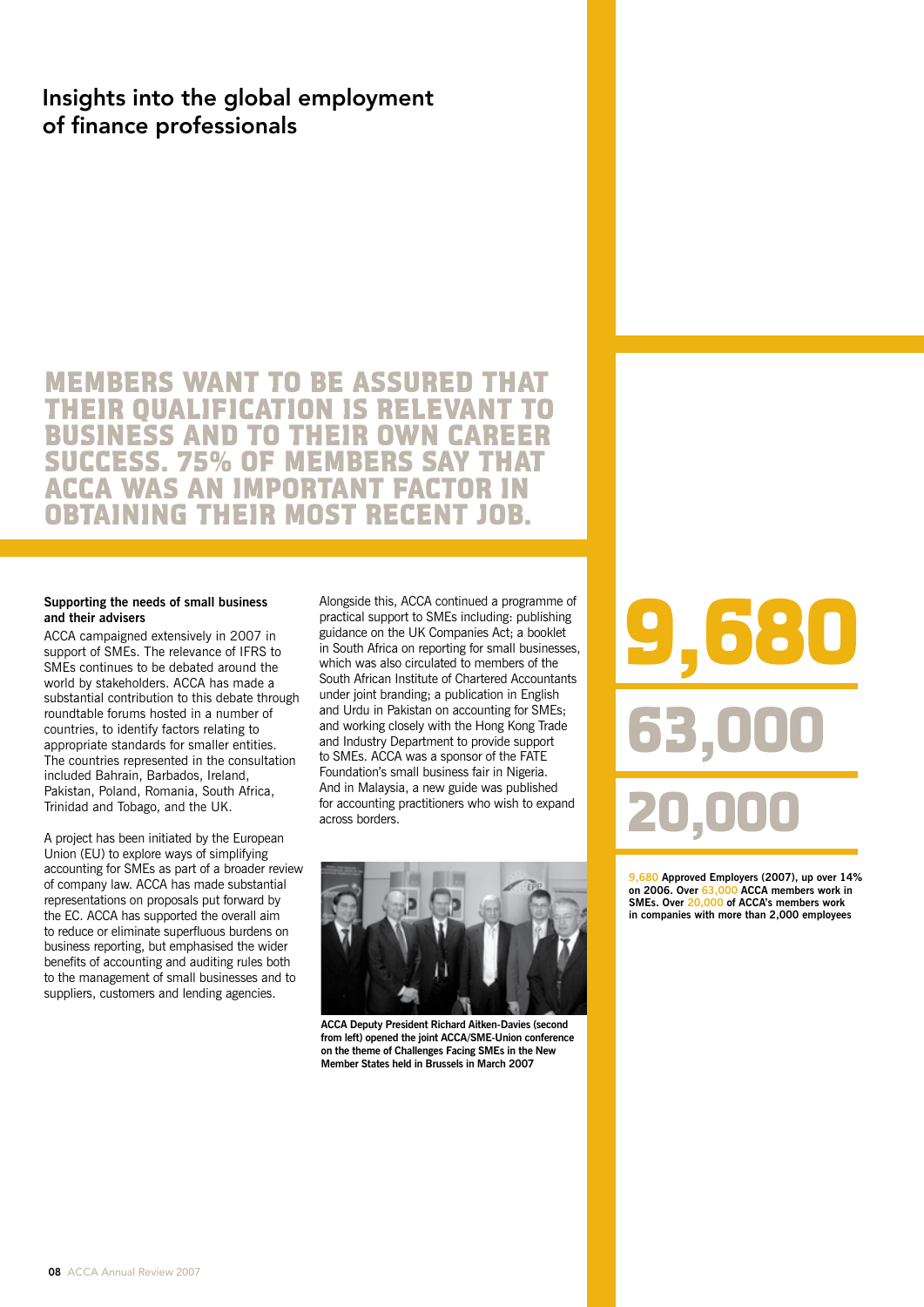# 'THE ROLE OF THE FINANCE LEADER INCLUDES ANTICIPATING CURRENT AND FORTHCOMING CHALLENGES; AND COMMUNICATING IN A WAY THAT CARRIES DUE WEIGHT WITH SENIOR COLLEAGUES, WHILE… STIMULATING AND INFORMING PROPER STRATEGIC DEBATE.'

*Professor Jonathan Gosling, Head of Executive Education, School of Business and Economics, University of Exeter, writing in ACCA's research report on best practice leadership development for finance professionals*

ACCA is the accountancy brand for both international business and small enterprise. It is investing in productive partnerships with employers of its students and members. At the core of the relationship is an assurance that ACCA members have the knowledge and skills required by employers in a diverse range of roles. ACCA also benefits from over 8,300 senior executives around the world, who have achieved positions as business leaders or senior public officials.

ACCA aims to achieve greater collaboration with organisations by aligning its values and offerings to the needs of employers, who are increasingly looking to pursue diverse policies to widen the talent pool, promote mobility and introduce specialist skills. ACCA's own research confirms that the role of accountants is becoming more specialised, more technically demanding, requiring greater strategic reach, leadership skills and professional judgement. These insights were explored with leading employers at 'managing human capital' conferences in cities including Karachi, Kuala Lumpur, London (through the joint ACCA-ICAS professional development forum), Moscow, Shanghai and Singapore.

Research reports from ACCA have considered the impact of changing business challenges on the accountancy profession; skills demands and shortages; leadership in finance; and business trends (for example, the Singapore report *Accounting trends in Singapore – a study of top 100 SGX-listed companies*). Further insights into doing business in China were provided in Hong Kong SAR through sponsorship of a S*outh China Morning Post* seminar series. A research report titled *India: international accountancy and the future*

was also published in India to coincide with a trade visit by the Lord Mayor of the City of London. And ACCA is increasingly being adopted by major employers in the Benelux countries, Germany and Switzerland.

ACCA continues to partner with highlyregarded organisations. In the Czech and Slovak Republics and in Russia, all Big Four accounting firms are now approved at the highest level for their training support. In China, ICBC (the Industrial and Commercial Bank of China) and China Life became strategic partners to ACCA, providing highquality support to trainees and collaborating with ACCA on a wide range of professional matters. In Guangzhou, Sanyi Heavy Industry Co Ltd, which has operations in 130 countries, has introduced a policy to train select people to qualify with ACCA before being sent to work in overseas branches.

In the UK, ACCA continues to collaborate with leading employers on graduate recruitment activities: Abbey, Arcadia, Barclays, BDO Stoy Hayward, Centrica, Enterprise rent-a-car, Ernst & Young, KPMG, RSM Bentley Jennison, Johnston Carmichael, Nationwide, Orange, Sainsbury's, Standard Chartered, Tenon, Transport for London, VT Group and the Wales Audit Office. ACCA also organised financial services roadshows at Citigroup and HSBC.

### **Globally approved employers – professional development**

American Express Arup BAE Systems Barclays BP **RT** Deutsche Bank GE Goldman Sachs **HBOS** Hewlett Packard **HSBC** Rolls Royce Shell Standard Chartered Unilever

### **Working with the Big Four accounting firms**

| <b>Firm Name</b>              | Number of<br>countries |
|-------------------------------|------------------------|
| <b>PricewaterhouseCoopers</b> | 54                     |
| <b>KPMG</b>                   | 51                     |
| Ernst & Young                 | 49                     |
| Deloitte                      | 41                     |

ACCA works extensively with the largest accounting firms around the world. The Big Four accounting firms are now Approved Employers in many countries.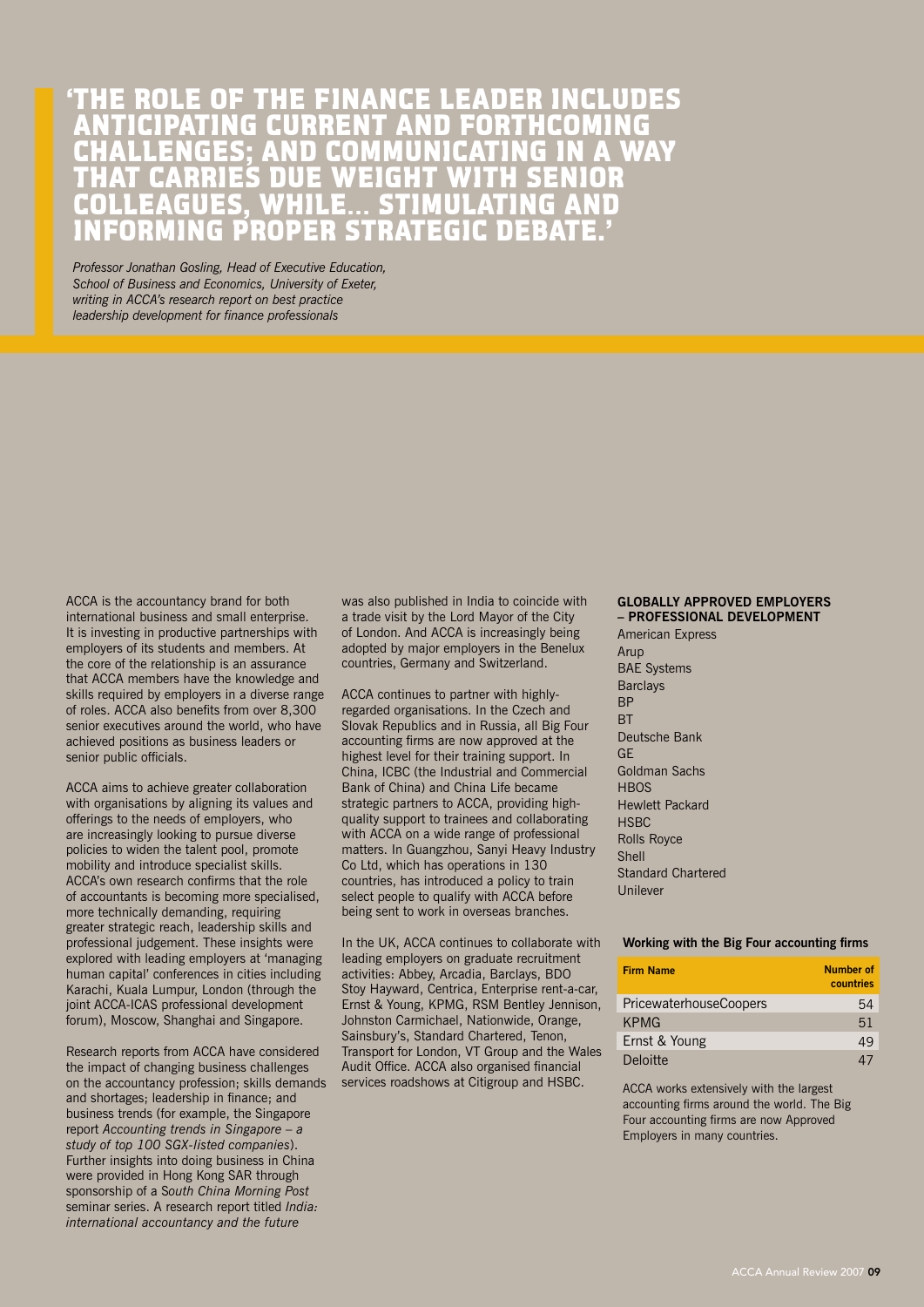# ACCA as a relevant global and the set of the set of the set of the set of the set of the set of the set of the<br>body to its members and the set of the set of the set of the set of the set of the set of the set of the set o

# 86,000

**Nearly 86,000 attended CPD events**

To ensure that ACCA continues to be relevant to members, it has increased formal measurement of member satisfaction with overall performance and services provided. This includes extensive member satisfaction surveys covering areas such as overall reputation, the quality of services provided

The findings of the 2007 survey show some significant improvements in a number of key areas identified by members as their top

over 74% of respondents agreed or strongly agreed that ACCA offers them good value for money. And 76% of respondents said that they had recommended ACCA to someone

and support services.

else in the past year.

**New resources for members**

All members became subject to ACCA's CPD requirement at the beginning of 2007. Response to *ACCA Realise* has been very positive, with an overwhelming majority of members – 96% – completing their annual returns. In surveys, members have shown a high degree of familiarity with the goals of ACCA's CPD programme and they are making increasing use of support tools now available.

priorities. This is reinforced by the finding that ACCA is making available greater resources for members to support their professional development, through partnerships and further qualifications to provide specialist knowledge and skills, such as through the Securities and Investment Institute (SII), the Institute of Internal Auditors (IIA), the Chartered Insurance Institute (CII), the Global Association of Risk Professionals (GARP) and the Open University. BPP Professional Development became ACCA's partner for the delivery of online professional learning. A programme of future service development has been agreed, including further enhancements to navigation of the website.

> Members' groups were established during 2007 in Hungary, the Cayman Islands and the British Virgin Islands. A regional steering committee meeting was held for the first time for the central European region, and a steering committee was also established in Shanghai (which includes executives, CFOs and partners from brands such as ABN AMRO Bank, Deloitte, DuPont, Mercer, Nike, PricewaterhouseCoopers and YUM!). 'Members' dialogue' sessions were held throughout Malaysia, attracting 1,300 members, and 400 members listened to

presentations in Singapore from successful ACCA business leaders in the country. Consultation meetings were also held with members in countries ranging from Brunei to Germany.

16,484

16,700

25,200

**technical queries answered. 16,700 members have made use of the**  *accounting & business* **multiple choice e-learning. 25,200 members are using the online evidence tool to** 

**online CPD services. 1** 

**log their CPD activities**

**0** members are using ACCA's

ACCA has also increased its emphasis on tailoring its programme for different sectors and groups of members. The financial services network advisory committee was formalised in Singapore in 2007, while in Ireland, ACCA held its first joint event with SII for members in financial services. An orientation event for new members was held in Mauritius while, in Hong Kong, a cocktail reception for ACCA business leaders provided an opportunity for networking at a high level. ACCA is particularly proud of its growing 'Leaders of Tomorrow' programme, aimed at high-fliers with potential to become future business leaders. A series of events has been run in England, Scotland and Wales, with similar programmes in China and other countries.

### **Members' perceptions of ACCA's improvements during 2007**

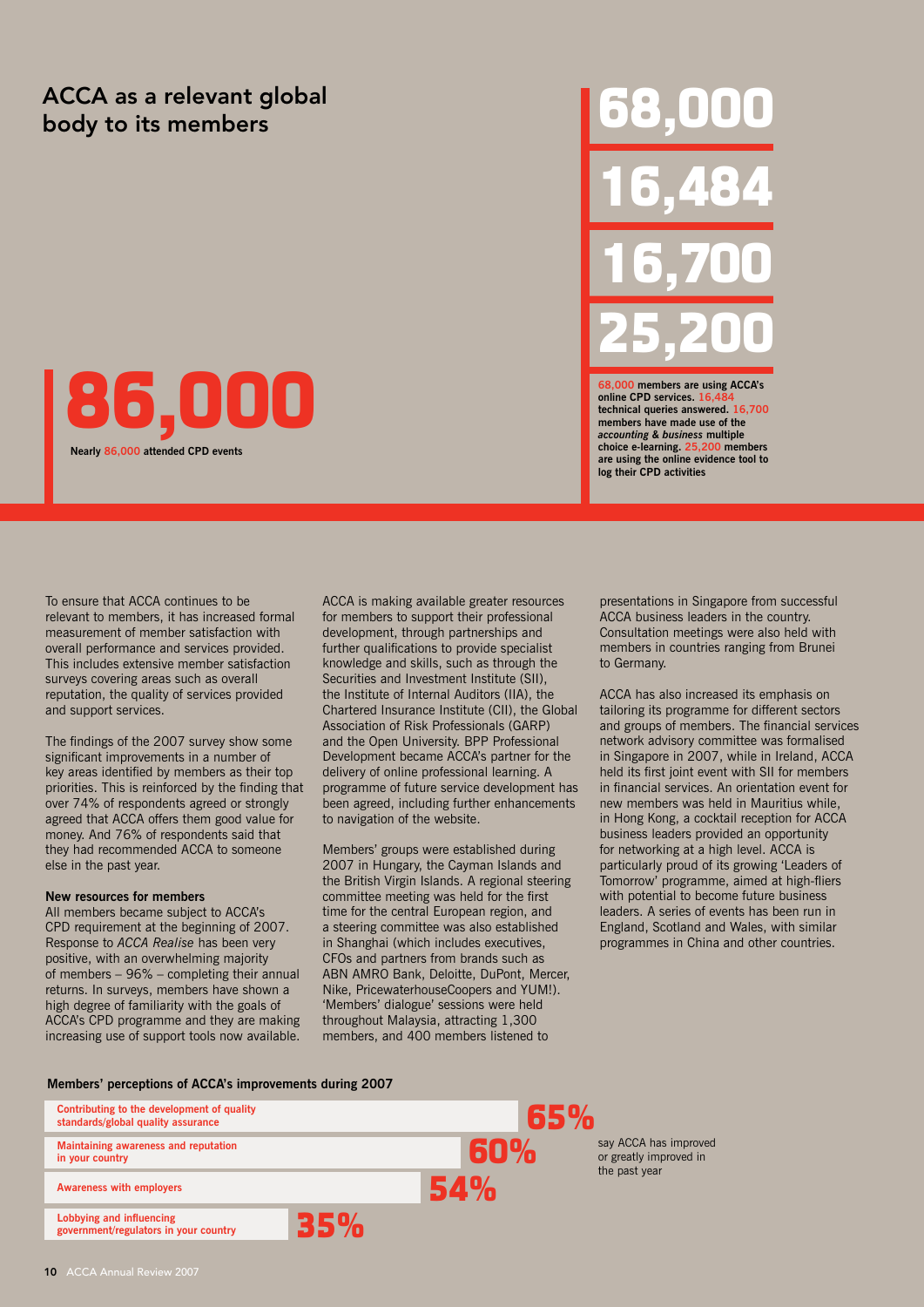# Putting governance at the heart of member engagement



Significant investment is made into engaging with members to ensure that ACCA meets their needs. A number of changes in governance over the past year will enable ACCA to have closer and more productive links with the wider membership, to maximise member input into ACCA's strategic direction. Council is committed to high standards of governance and has invested substantial time in reviewing and enhancing its practices. Significant developments during 2007 include:

- the removal of the need for a set quota of UK auditors on Council – helping ACCA to bring the profile of Council more in line with the overall membership (60% of whom work in the corporate sector and 54% of whom reside outside the UK)
- improved formal linkages between Council, International Assembly and local members' networks
- introducing Panellist Awards in the UK to recognise the contribution of individuals to *ACCA UK*'s development. Frank Hovell, from Thames Valley, won the award in 2007 for consistent support over many years
- an enhanced programme of visits by Council members, such as to members' conferences
- the creation of a new market oversight committee to help Council provide greater accountability regarding market issues and performance.

### **Global quality assurance**

ACCA is rightly proud of its approach to global quality assurance. It was the first body to open its disciplinary hearings to the public in 1996, and made the disciplinary processes independent of Council in 2000. In 2007, Council agreed in principle to take regulation of its members to a new level, through the creation of a Regulatory Board, which aims to bring together all of ACCA's innovations and developments in regulation into one, overall structure, provide clearer lines of oversight of ACCA's procedures, and introduce best industry practice through majority lay membership of the board.

### **Market oversight committee**

In addition to Council members Martin Turner (chair), Lynne Hunt and Leo Lee, the committee includes members Ndung'u Gathinji (former CEO East, Central and Southern African Federation of Accountants) and Alan Johnson (Chief Auditor, Unilever).

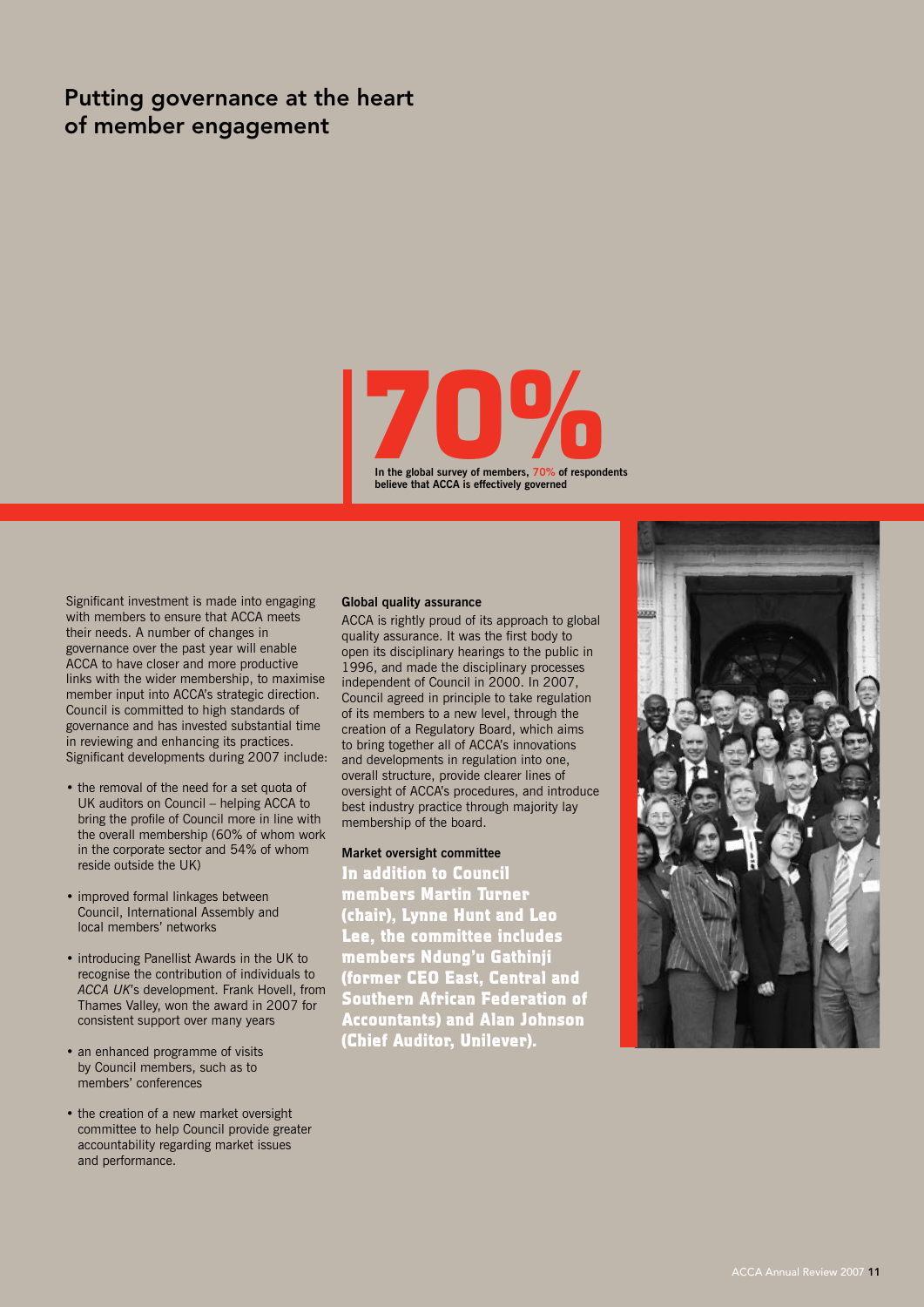# Investing in global network and delivery

# 676,000 **Over 676,000 examination entries in 2007**



Candidates entered over 676,000 examinations at 350 centres during 2007. The introduction of the ACCA Qualification over such a diverse range of markets coincided with record numbers of students applying for examinations.

Launching a state of the art qualification in the diverse markets in which ACCA is active is a huge undertaking. With unprecedented numbers of students registering online for the December 2007 examinations, ACCA has had to develop new tactics to manage workflow and increase the capacity of its operations. ACCA is aware that in some instances in the past year, the overall level of service fell below usual standards.

A number of solutions have been developed to ensure that ACCA can meet future demand, invest appropriately in the infrastructure needed to support growth and continue to evolve as an efficient and effective organisation.

• A strategy implementation programme is ensuring that all new projects directly contribute to the achievement of ACCA's strategic outcomes and the KPIs set by Council.

# 170,000 **Over 170,000 students registering for examinations online**

• ACCA has partnered with an external IT applications development service provider, as opposed to increasing permanent headcount.

- A new IT infrastructure, when fully operational, should enhance capacity. In addition, investment is now prioritised in a new online examinations project which, in the medium term, will make much greater use of technology in the delivery of ACCA's global examinations and, as a result, will improve efficiency.
- Enhanced financial management has been introduced, under a new finance director, which will provide capability for improved allocation of resources according to business priorities.

### **New qualification, new corporate identity**

ACCA invested in developing a new corporate identity and logo in 2007, working with an international brand consultancy and consulting with stakeholders around the world. The former logo had been first introduced in 1988 and had not been developed for the Internet age, or to reflect ACCA's standing in international markets. It was nearly 20 years old and Council therefore decided that a change was appropriate. The revised logo has been introduced gradually, both to avoid reprinting costs and to give members and other stakeholders time to make the change. The updated identity was showcased in a new advertising campaign which featured on the metro systems in Hong Kong and Singapore and in the UK and international print media. Alongside this, ACCA signed an agreement with *China Business News*, the only daily national business newspaper in China, with a nationwide circulation of over 600,000.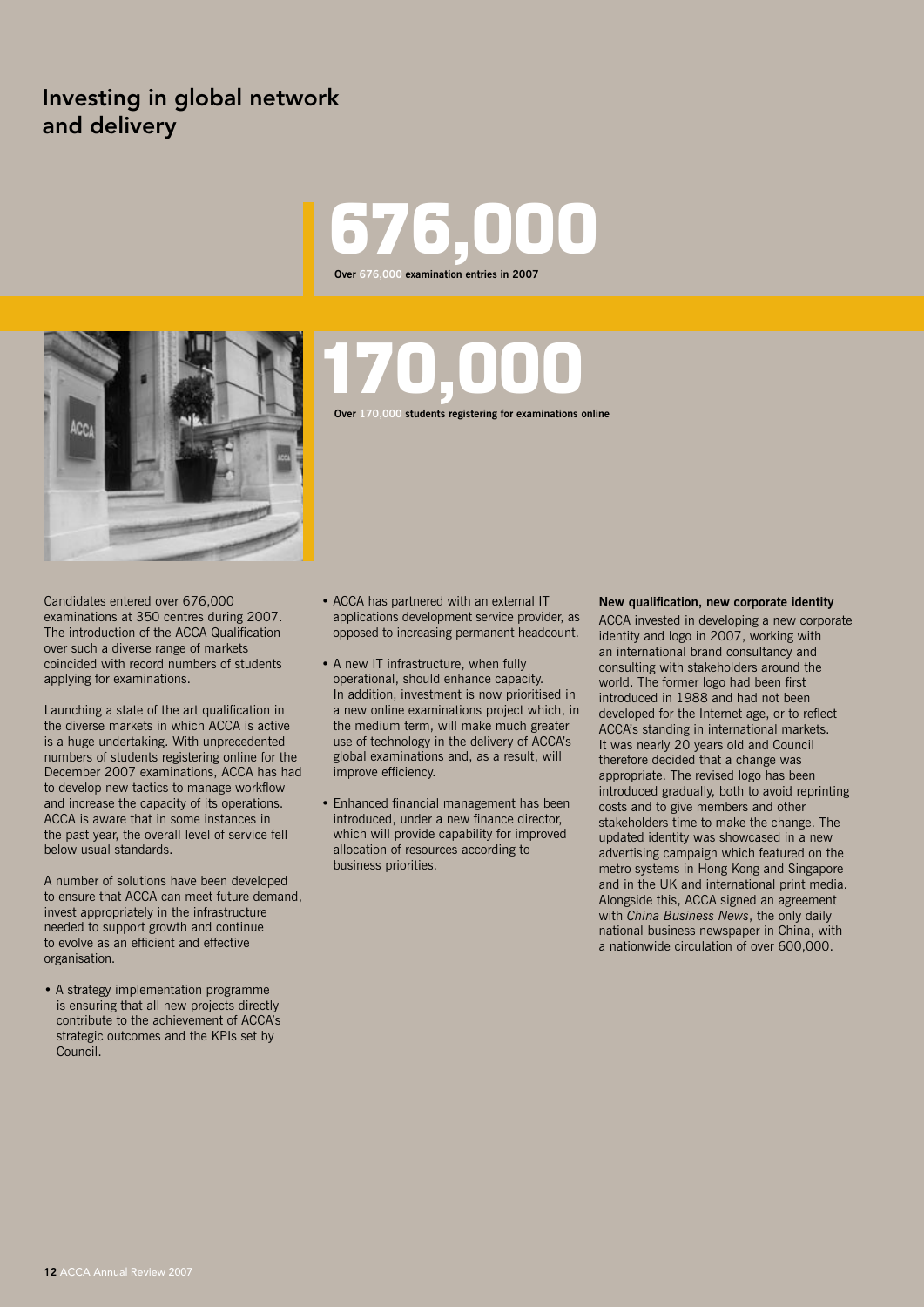# Summary of performance in 2007

### **Five-year growth**



### **Regional performance in 2007**

| <b>Region</b>                         | <b>Total members</b><br>2007 | <b>Total students and</b><br>affiliates 2007 | <b>Totals</b><br>2007 | <b>Total</b><br>increases % |
|---------------------------------------|------------------------------|----------------------------------------------|-----------------------|-----------------------------|
| Africa                                | 6,389                        | 62,334                                       | 68,723                | 9.7%                        |
| Americas and Caribbean                | 6,610                        | 20,478                                       | 27,088                | 3.4%                        |
| Asia Pacific                          | 36,358                       | 84,797                                       | 121,155               | 8.2%                        |
| Central and Eastern Europe            | 3,704                        | 19,412                                       | 23,116                | 21.9%                       |
| Middle East, Central and South Asia   | 1.607                        | 41,362                                       | 42.969                | 20.6%                       |
| Western Europe including UK & Ireland | 67,758                       | 97,223                                       | 164.981               | 5.8%                        |
| <b>Global totals</b>                  | 122.426                      | 325,606                                      | 448.032               | 8.9%                        |



#### **Global network**

**80 offices and centres. Number of global accountancy partnerships: 50. Overall satisfaction (members rating their satisfaction as 'good' or 'very good'): 75%. Awareness of ACCA among accountants and their employers in markets surveyed: 93% across 21 markets.**

#### **Summary of performance**

ACCA continues to grow as a global body. In 2007, it was presented with its fourth Queen's Award for Enterprise, this time in the category of International Trade. ACCA continues to expand its network.

The increase in membership of 6.1% (total increase of 7,081) reflects ACCA's focus on quality growth, investing in strategies and partnerships to provide students with support to qualify for membership. Member retention and satisfaction are high.

October 2007 saw the launch of the Approved Learning Partner programme, replacing the previous University and College Registration Scheme (UCRS). The programme formally recognises the quality of the support that leading tuition providers offer ACCA students. At the end of 2007, 110 tuition providers were confirmed as Approved Learning Partners – Student Tuition in 23 countries around the world. Developments in 2007 included the establishment of permanent tuition in the Netherlands.

A series of agreements was concluded with universities around the world in relation to increasing access of graduates to professional accountancy, including in Cambodia (Pannasastra University of Cambodia), China, Malaysia and Singapore.

ACCA's exclusive partnership with Oxford Brookes University continues to be successful. In 2007, Ong Chee Ming from Malaysia was the 5,000th graduate to obtain the BSc (Hons) in Applied Accounting. A further strategic development was the collaboration with Cambridge University English for Speakers of Other Languages on a suite of products relating to financial English. The first examinations of the new International Certificate in Financial English were held in 2007. The qualification is now offered through nearly 80 centres in 37 countries.

ACCA also strengthened its global network by announcing a new office in Bangladesh.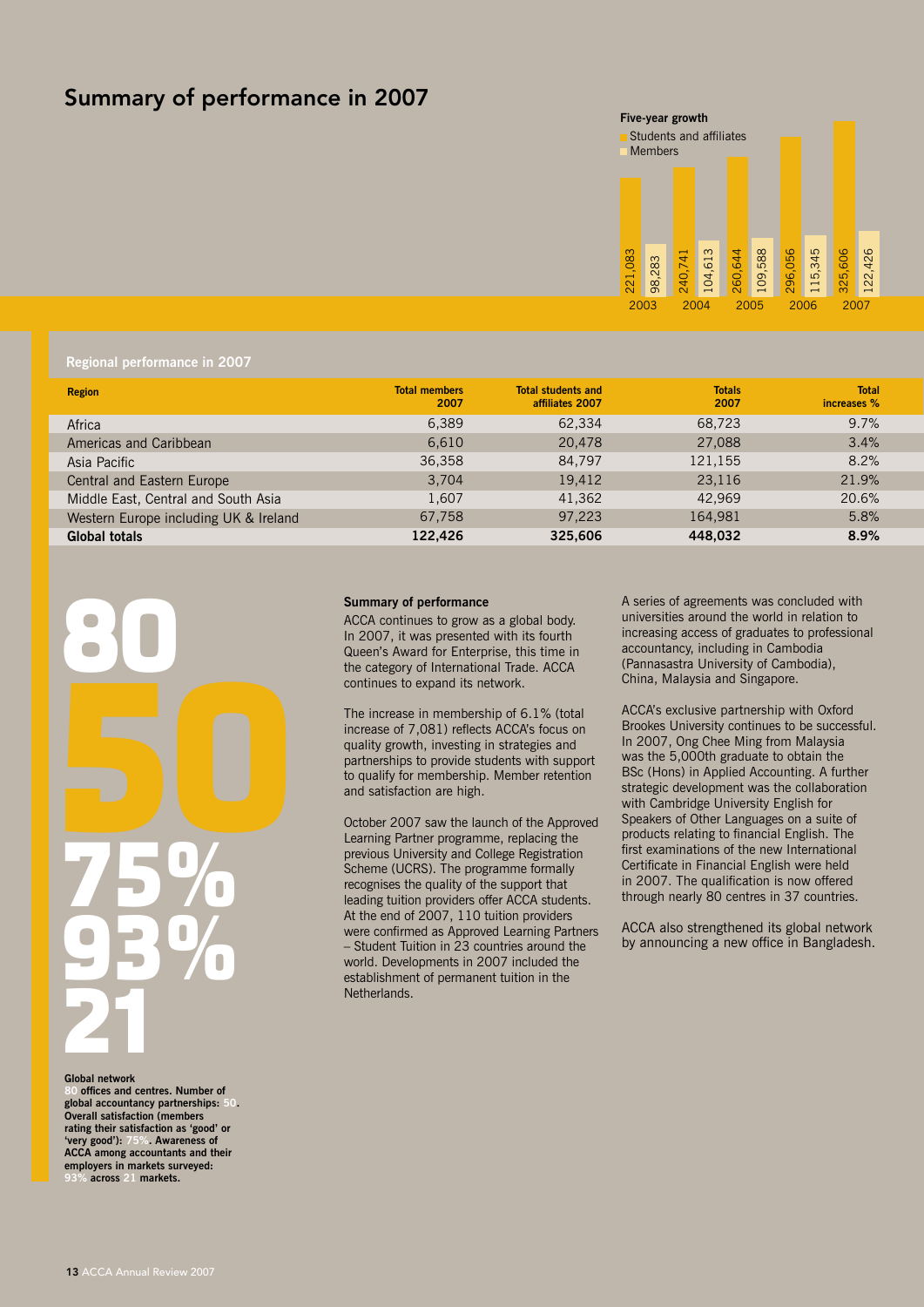# Financial summary

# www.accaglobal.com/2007

Please visit this website to read more about ACCA's performance in your region or market.

ACCA's income grew by 11% to £87.7m in 2007, and an operating surplus of £0.7m was generated. The level of the surplus reflects investment in operations and systems to support the new ACCA Qualification.

| Year ended 31 December                       | 2007<br>£000s | 2006<br>£000s |
|----------------------------------------------|---------------|---------------|
| Income analysis                              |               |               |
| Qualifications and examinations              | 40,974        | 37,498        |
| Member fees and subscriptions                | 19,594        | 18,409        |
| Student and affiliate fees and subscriptions | 21,723        | 18,804        |
| Regulation and discipline                    | 2,603         | 2,433         |
| Other income                                 | 2,852         | 1,945         |
| <b>Total income</b>                          | 87,746        | 79,089        |
| <b>Expenditure analysis</b>                  |               |               |
| Qualifications and examinations              | 40,660        | 37,432        |
| <b>Customer services</b>                     | 27,185        | 22,990        |
| Corporate development                        | 8,732         | 7,705         |
| Regulation and discipline                    | 7,229         | 6,593         |
| Governance                                   | 3,204         | 3,093         |
| <b>Total expenditure</b>                     | 87,010        | 77,813        |
| <b>Operating surplus</b>                     | 736           | 1,276         |

### **ACCA 2010**

ACCA's strategy to 2010 includes three main themes, reflecting its broad role as a professional accountancy body:

- focused growth evidenced through the increase in global membership and ACCA's global network
- member engagement and support evidenced through member retention and satisfaction
- reputation and influence evidenced by awareness and reputation of ACCA and its qualifications in employment markets, and its broader contributions to the public interest.

### **ACCA**

29 Lincoln's Inn Fields London WC2A 3EE

tel: +44 (0)20 7059 5000 fax: +44 (0)20 7059 5050 e-mail: info@accaglobal.com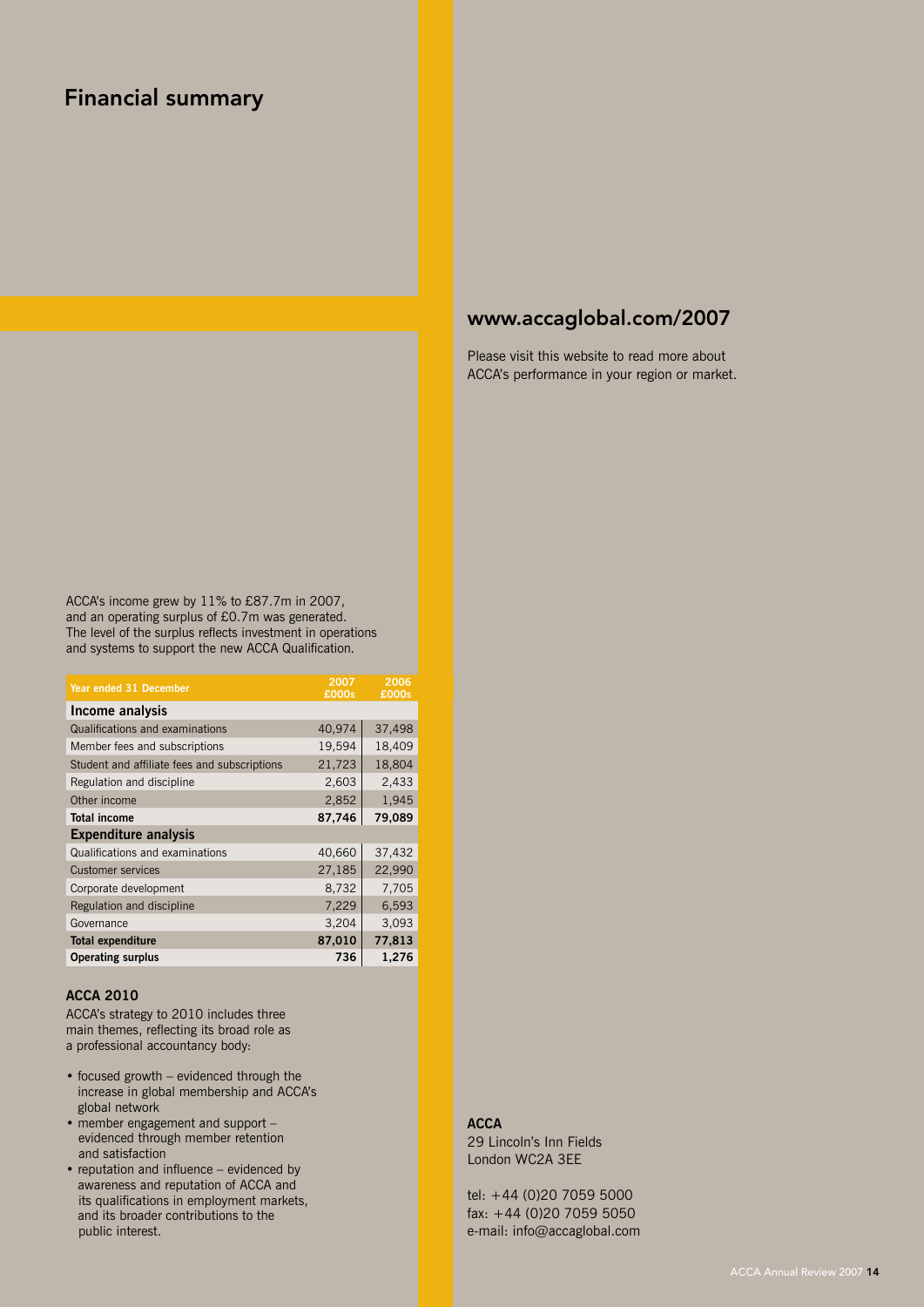### CANADA



*ACCA Canada* **Committee Chair Phil Hodgson was keynote speaker at the**  *ACCA Canada* **graduation ceremony** 

### IRELAND



**Ulster Bank CEO, Cormac McCarthy, was guest speaker at** *ACCA Ireland***'s Business Leaders Forum** 



**ACCA Achievement Award winners**



**Sir David Tweedie, Chairman of the International Accounting Standards Board, presented ACCA member Alex McDermott with the Sir David Tweedie Prize for International Reporting** 



**Ong Chee Ming from Malaysia was the 5,000th graduate of the Oxford Brookes University BSc (Hons) in Applied Accounting** 



*ACCA US* **staff and ACCA officers at the** *ACCA US* **AGM, at which Jude Curtis, Chief Ethics and Compliance Officer at PwC, was speaker** US

### CARIBBEAN



**ACCA was the proud platinum sponsor of the Institute of Chartered Accountants of the Caribbean Conference in St Kitts** 

**Dennis Yeates, ACCA Past President, spoke at the ACCA Qualification launch in Trinidad and Tobago**





**Alhassan Haruna, ACCA Branch President at the Ghana professionalism and ethics event** 

**ZIMBABWE 360 ACCA members attended CPD events in 2007**



NIGERIA

*ACCA Nigeria***'s professionalism and ethics event was attended by 100 people**

# SOUTH AFRICA

**Senior staff from the Chinese Institute of Certified Public Accountants visited Africa – here photographed with ACCA staff in South Africa**